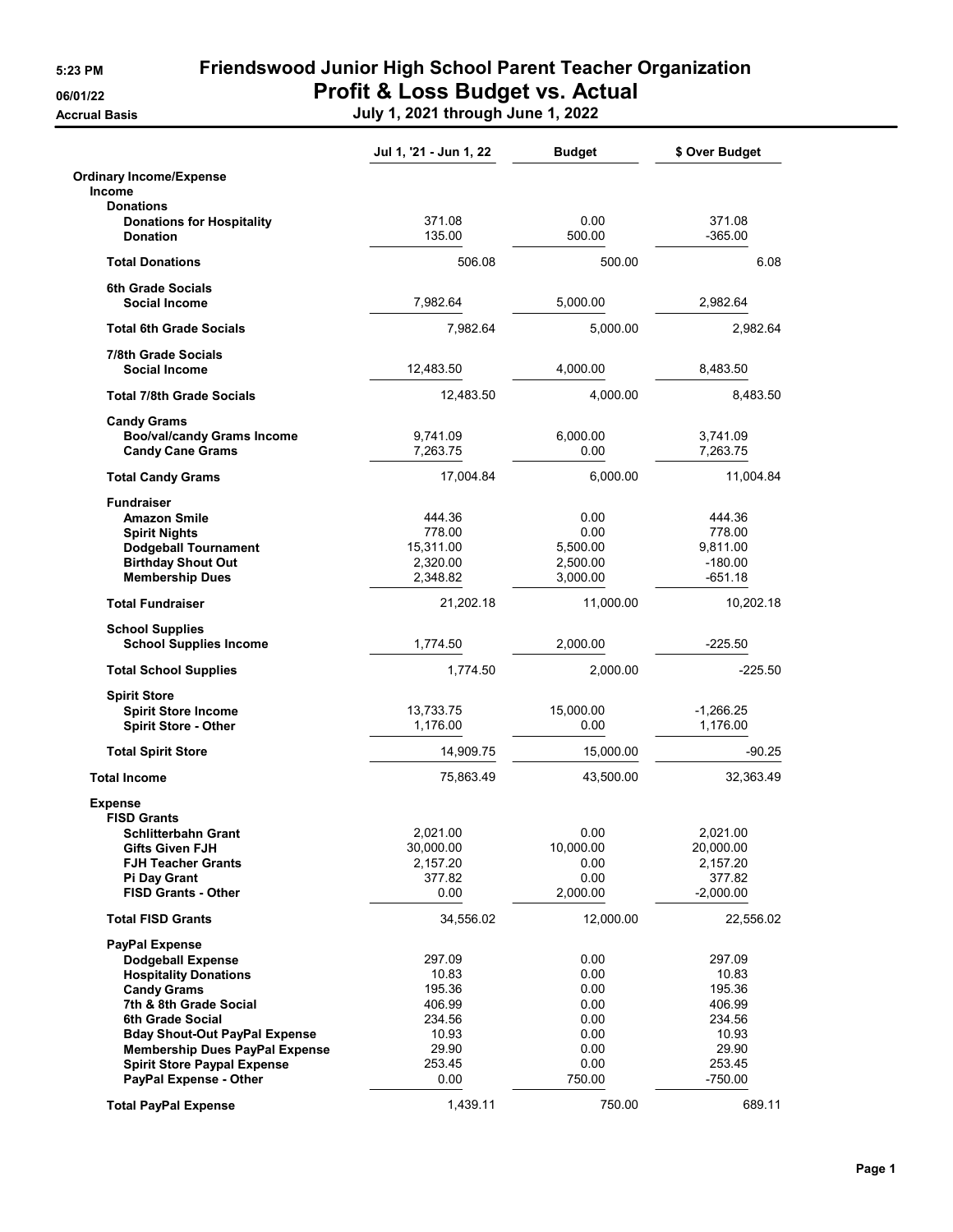| 5:23 PM |  |
|---------|--|
|         |  |

Friendswood Junior High School Parent Teacher Organization 06/01/22 **Profit & Loss Budget vs. Actual** Accrual Basis July 1, 2021 through June 1, 2022

|                                      | Jul 1, '21 - Jun 1, 22 | <b>Budget</b> | \$ Over Budget |
|--------------------------------------|------------------------|---------------|----------------|
| <b>Dodgeball Tournament Expenses</b> | 5.376.00               | 2.000.00      | 3,376.00       |
| <b>Membership Expense</b>            | 0.00                   | 500.00        | $-500.00$      |
| <b>Candy Grams Expense</b>           | 9.509.52               | 3.500.00      | 6.009.52       |
| <b>Fundraising Expense</b>           | $-44.99$               | 0.00          | $-44.99$       |
| 6th Grade Socials Expense            | 3.543.23               | 3.000.00      | 543.23         |
| 7/8th Grade Socials Expense          | 3.905.61               | 2,500.00      | 1,405.61       |
| <b>School Supplies Expense</b>       | 118.75                 | 0.00          | 118.75         |
| <b>Spirit Store Expense</b>          | 7,938.00               | 9.000.00      | $-1,062.00$    |
| <b>Expenses Only</b>                 |                        |               |                |
| <b>PTO Lunch</b>                     | 270.68                 | 0.00          | 270.68         |
| <b>District-Wide Hospitality</b>     | 1.206.18               | 750.00        | 456.18         |
| <b>New to District</b>               | 250.00<br>125.00       |               | 125.00         |
| <b>FISD Support</b>                  | 250.00                 | 250.00        | 0.00           |
| <b>Mustang Care Committee</b>        | 0.00                   | 250.00        | $-250.00$      |
| Pi Day                               | 253.28                 | 250.00        | 3.28           |
| <b>Accounting Fee</b>                | 525.00                 | 525.00        | 0.00           |
| <b>Admin / Office Supplies</b>       | 1,340.00               | 1,800.00      | $-460.00$      |
| <b>Bank Charges</b>                  | 5.00                   | 0.00          | 5.00           |
| <b>Hospitality</b>                   | 4,808.10               | 5,000.00      | $-191.90$      |
| <b>Sales Tax</b>                     | 980.46                 | 1,000.00      | $-19.54$       |
| <b>Science Fair</b>                  | 342.36                 | 300.00        | 42.36          |
| <b>Total Expenses Only</b>           | 10,231.06              | 10.250.00     | $-18.94$       |
| <b>Total Expense</b>                 | 76,572.31              | 43.500.00     | 33,072.31      |
| <b>Net Ordinary Income</b>           | $-708.82$              | 0.00          | $-708.82$      |
| Net Income                           | $-708.82$              | 0.00          | $-708.82$      |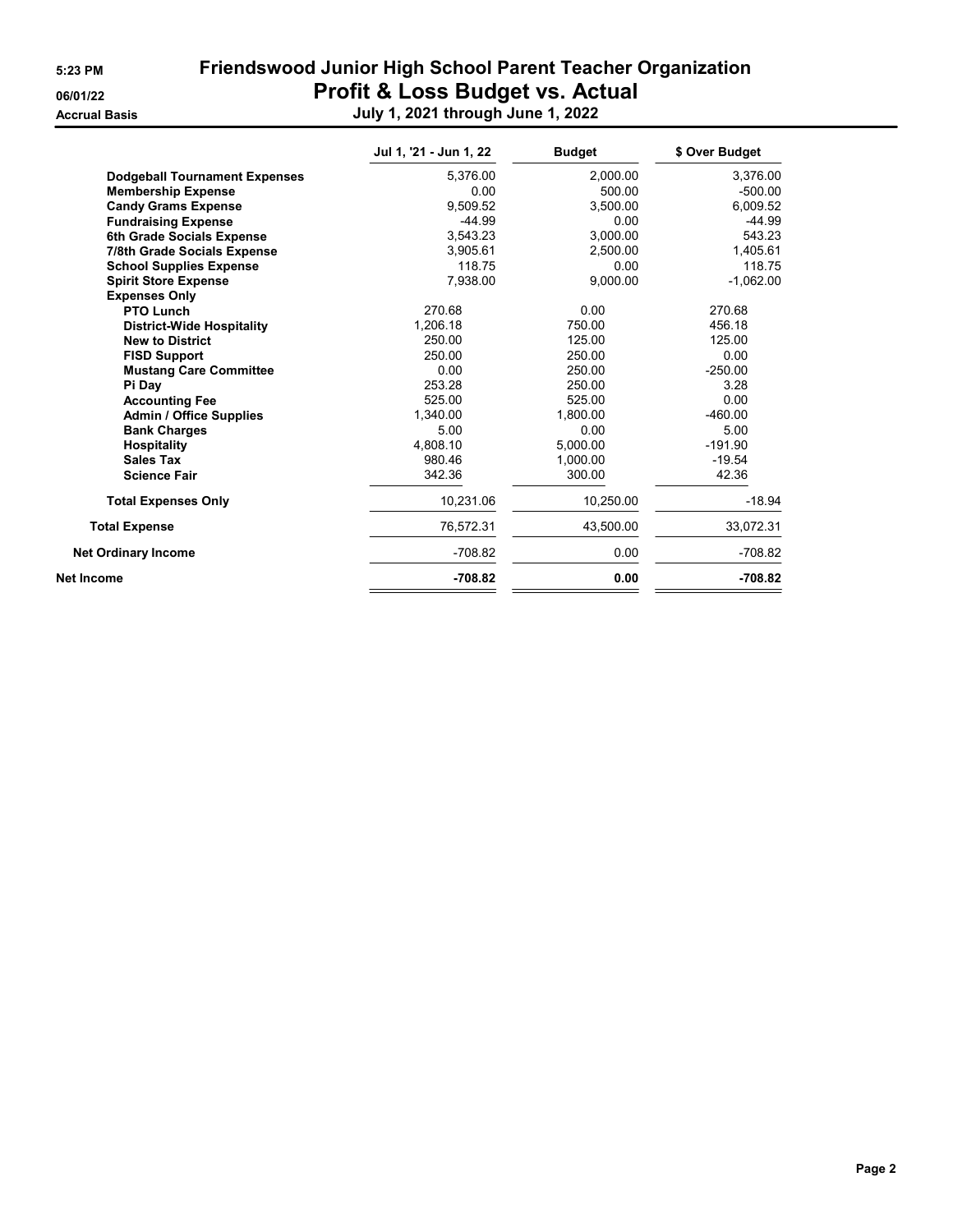**Accrual Basis** 

## 5:23 PM Friendswood Junior High School Parent Teacher Organization 06/01/22 Profit & Loss Budget vs. Actual

| July 1, 2021 through June 1, 2022 |  |  |  |
|-----------------------------------|--|--|--|
|-----------------------------------|--|--|--|

|                                                                         | % of Budget      |
|-------------------------------------------------------------------------|------------------|
| <b>Ordinary Income/Expense</b><br><b>Income</b>                         |                  |
| <b>Donations</b><br><b>Donations for Hospitality</b><br><b>Donation</b> | 100.0%<br>27.0%  |
| <b>Total Donations</b>                                                  | 101.2%           |
|                                                                         |                  |
| 6th Grade Socials<br><b>Social Income</b>                               | 159.7%           |
| <b>Total 6th Grade Socials</b>                                          | 159.7%           |
| 7/8th Grade Socials<br>Social Income                                    | 312.1%           |
| Total 7/8th Grade Socials                                               | 312.1%           |
| Candy Grams                                                             |                  |
| <b>Boo/val/candy Grams Income</b><br><b>Candy Cane Grams</b>            | 162.4%<br>100.0% |
| <b>Total Candy Grams</b>                                                | 283.4%           |
| <b>Fundraiser</b>                                                       |                  |
| <b>Amazon Smile</b>                                                     | 100.0%           |
| <b>Spirit Nights</b>                                                    | 100.0%           |
| <b>Dodgeball Tournament</b>                                             | 278.4%           |
| <b>Birthday Shout Out</b><br><b>Membership Dues</b>                     | 92.8%<br>78.3%   |
| <b>Total Fundraiser</b>                                                 | 192.7%           |
|                                                                         |                  |
| <b>School Supplies</b><br><b>School Supplies Income</b>                 | 88.7%            |
| <b>Total School Supplies</b>                                            | 88.7%            |
| <b>Spirit Store</b>                                                     |                  |
| <b>Spirit Store Income</b>                                              | 91.6%            |
| Spirit Store - Other                                                    | 100.0%           |
| <b>Total Spirit Store</b>                                               | 99.4%            |
| <b>Total Income</b>                                                     | 174.4%           |
| <b>Expense</b>                                                          |                  |
| <b>FISD Grants</b>                                                      |                  |
| Schlitterbahn Grant<br><b>Gifts Given FJH</b>                           | 100.0%           |
| <b>FJH Teacher Grants</b>                                               | 300.0%<br>100.0% |
| Pi Day Grant                                                            | 100.0%           |
| <b>FISD Grants - Other</b>                                              | $0.0\%$          |
| <b>Total FISD Grants</b>                                                | 288.0%           |
| <b>PayPal Expense</b>                                                   |                  |
| <b>Dodgeball Expense</b>                                                | 100.0%           |
| <b>Hospitality Donations</b>                                            | 100.0%           |
| <b>Candy Grams</b>                                                      | 100.0%           |
| 7th & 8th Grade Social                                                  | 100.0%           |
| 6th Grade Social                                                        | 100.0%           |
| <b>Bday Shout-Out PayPal Expense</b>                                    | 100.0%           |
| <b>Membership Dues PayPal Expense</b>                                   | 100.0%           |
| <b>Spirit Store Paypal Expense</b>                                      | 100.0%           |
| PayPal Expense - Other                                                  | $0.0\%$          |
| <b>Total PayPal Expense</b>                                             | 191.9%           |
|                                                                         |                  |